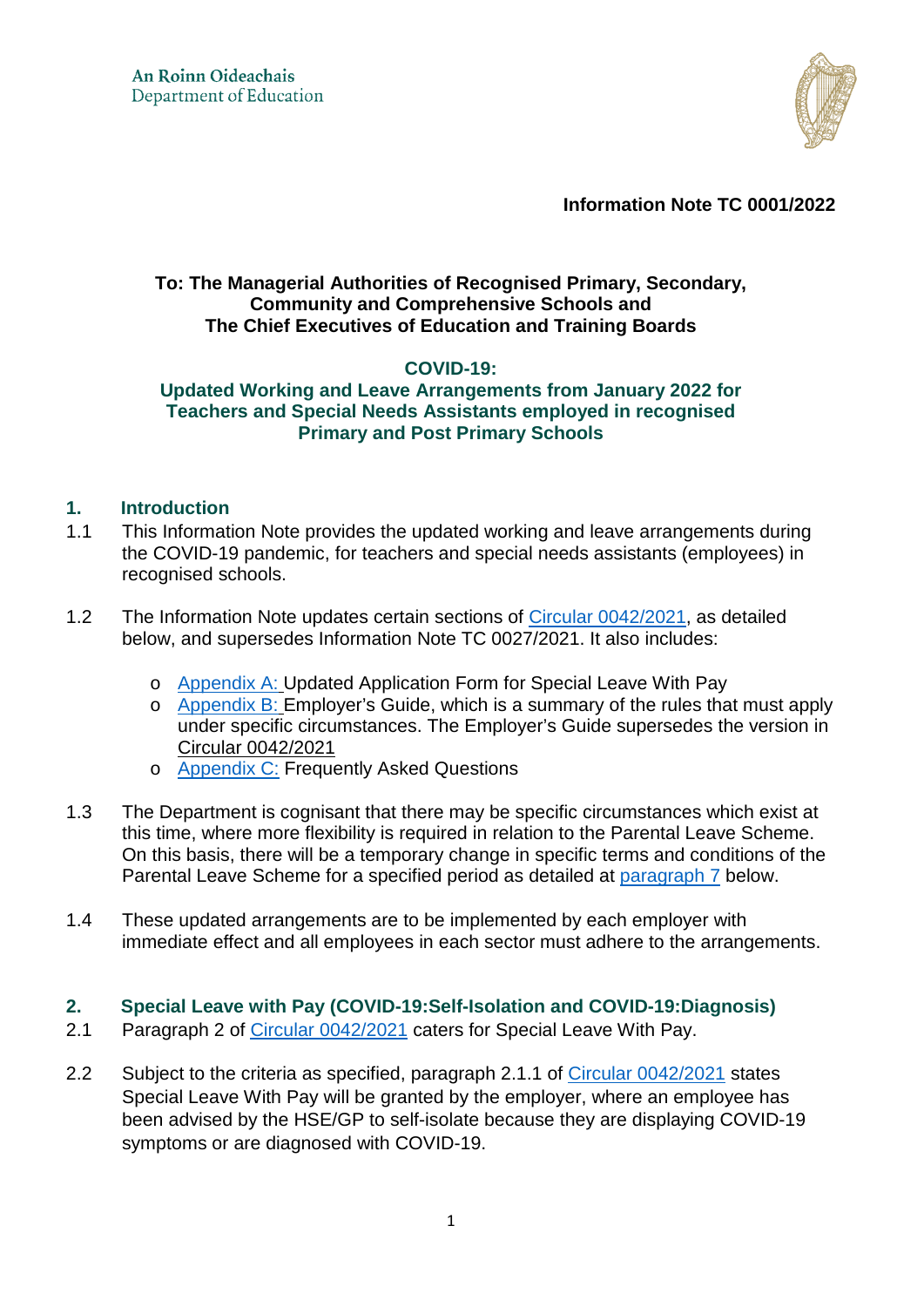- 2.3 Special Leave With Pay commences from the date an employee displays [COVID-19](https://www2.hse.ie/conditions/covid19/symptoms/overview/)  [symptoms,](https://www2.hse.ie/conditions/covid19/symptoms/overview/) or receives a positive COVID-19 antigen test result or a positive COVID-19 PCR test result. The employee cannot attend the workplace and is unavailable for work during this period.
- 2.4 Under this Information Note, paragraph 2.1.1 is amended to state Special Leave With Pay will be granted where there is a requirement for the employee to selfisolate as follows:
	- (a) COVID-19:Self-Isolation (GP referral for self-isolation is not a requirement):
		- An employee who displays [COVID-19 symptoms.](https://www2.hse.ie/conditions/covid19/symptoms/overview/)
		- An employee aged 40 years or older who has received a positive COVID-19 antigen test result. The employee must provide their employer with evidence (e.g. photograph) of the [positive antigen test result](https://www2.hse.ie/conditions/covid19/testing/using-antigen-tests/) for the initial period of Special Leave With Pay (self-isolation). Where the employee's antigen test result is positive, they must arrange a [COVID-19 PCR test](https://www2.hse.ie/conditions/covid19/testing/get-tested/) immediately.
		- For non-ETB schools, this leave is recorded on the OLCS by the employer under 'Personal Leave', sub-category titled 'COVID-19: Self-Isolation' in line with [Circular 0042/2021.](https://www.gov.ie/en/circular/b4832-coronavirus-covid-19-arrangements-for-teachers-and-special-needs-assistants-employed-in-recognised-primary-and-post-primary-schools/) ETB schools must record this leave on their relevant ETB relevant system.

or

- (b) COVID-19:Diagnosis
	- An employee who has received a positive COVID-19 PCR test result. The employee must provide their employer with supporting HSE evidence of the positive COVID-19 PCR test result, including test date.
	- An employee who is 39 years of age or under and has received a positive COVID-19 antigen test result. A person in this age group who receives a positive COVID-19 antigen test result is required to report this result on the [HSE portal.](https://antigentesting.hse.ie/) The employee must immediately provide their employer with confirmation of this HSE record, as supporting evidence (screenshot of relevant HSE text message is acceptable as evidence).
	- For non-ETB schools, this leave is recorded on the OLCS by the employer under 'Personal Leave', sub-category titled 'COVID-19: Diagnosis' in line with [Circular 0042/2021.](https://www.gov.ie/en/circular/b4832-coronavirus-covid-19-arrangements-for-teachers-and-special-needs-assistants-employed-in-recognised-primary-and-post-primary-schools/) ETB schools must record this leave on their relevant ETB relevant system.
- 2.5 The current criteria for self-isolation, as updated by the HSE, must be followed. Please refer to the HSE link at: [https://www2.hse.ie/conditions/covid19/restricted](https://www2.hse.ie/conditions/covid19/restricted-movements/how-to-self-isolate/)[movements/how-to-self-isolate/.](https://www2.hse.ie/conditions/covid19/restricted-movements/how-to-self-isolate/)
- 2.6 It should be noted that Special Leave With Pay is available to eligible employees, to assist in the prevention of the possible onward spread of COVID-19 in the workplace. The eligibility for Special Leave With Pay only applies to an employee who was rostered or due to be working and it cannot be substituted for other forms of leave.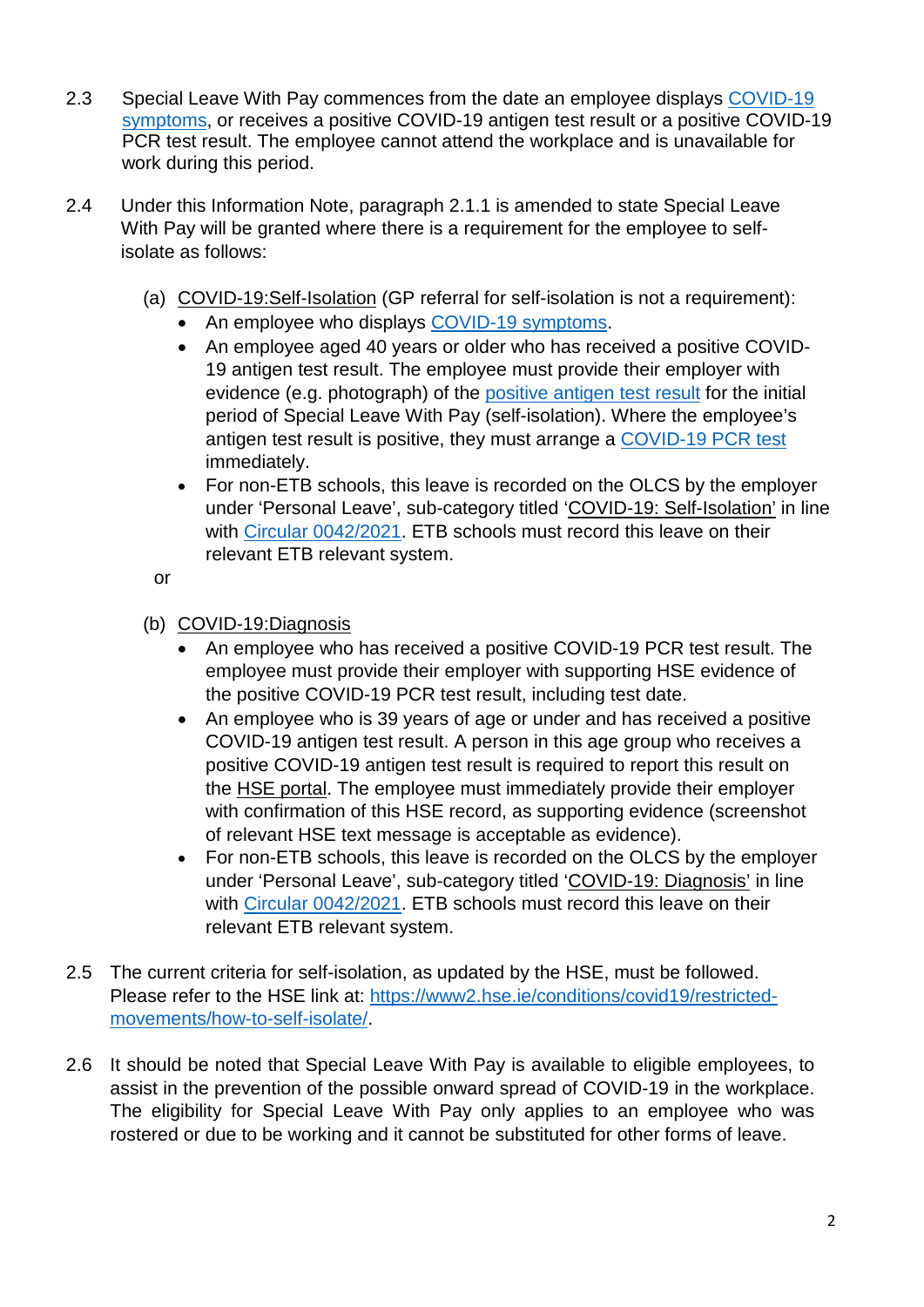2.7 Where an employee has been granted Special Leave With Pay, the employer may appoint a substitute, paid by the Department/ETB.

## **3. Restricted Movement (COVID-19: Restricted Movement)**

- 3.1 Paragraph 3 of [Circular 0042/2021](https://www.gov.ie/en/circular/b4832-coronavirus-covid-19-arrangements-for-teachers-and-special-needs-assistants-employed-in-recognised-primary-and-post-primary-schools/) caters for restricted movement.
- 3.2 The current criteria for restricted movement, as updated by the HSE must be followed. Please refer to the HSE link at: <https://www2.hse.ie/conditions/covid19/restricted-movements/restricted-movements/>
- 3.3 **Based on the most recent HSE advice, many employees who are close contacts no longer have to restrict their movements.** There are varying periods of restricted movement, dependant on a range of factors that apply to the employee's individual circumstances. The most up to date HSE advice on close contacts is available at link: [https://www2.hse.ie/conditions/covid19/contact](https://www2.hse.ie/conditions/covid19/contact-tracing/close-contact/)[tracing/close-contact/.](https://www2.hse.ie/conditions/covid19/contact-tracing/close-contact/)
- 3.4 Where an employee with no COVID-19 symptoms is a [close contact](https://www2.hse.ie/conditions/covid19/contact-tracing/close-contact/) and in the limited circumstances where they are required to restrict their movements, based on most recent **HSE** advice, they must not attend the workplace. The employee remains available for work and must be facilitated by the employer to work from home during this period, as set out in [Circular 0042/2021,](https://www.gov.ie/en/circular/b4832-coronavirus-covid-19-arrangements-for-teachers-and-special-needs-assistants-employed-in-recognised-primary-and-post-primary-schools/) paragraph 4.6 (Alternative Working Arrangements).The evidence an employer may accept to support an employee's request to work from home, because of their requirement to restrict their movements is as follows:
	- a) Copy of the relevant HSE text message notification to the employee stating they are a close contact of a confirmed COVID-19 case (based on positive COVID-19 **PCR** test result).
	- b) Copy of the relevant HSE text message notification to the employee stating they are a close contact of a confirmed COVID-19 case (based on positive COVID-19 **antigen** test result).
	- c) There may be limited circumstances, where an employee is awaiting HSE notification, and in this case it is the responsibility of the employer to satisfy themselves with the appropriate confirmation provided by the employee, before working from home can be approved.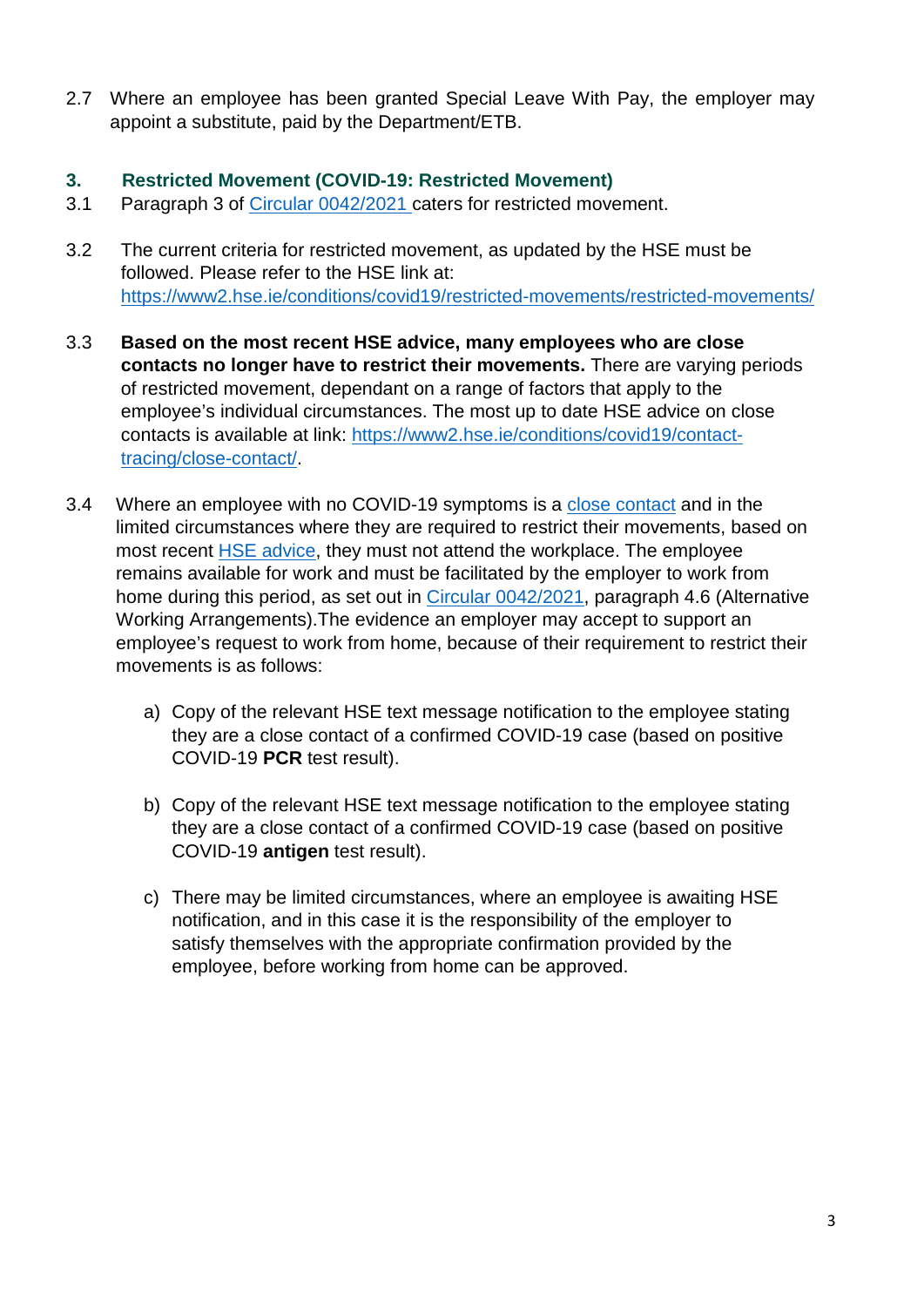- 3.5 An employee who has been advised to restrict their movements must complete the Declaration Form at Appendix D of [Circular 0042/2021](https://www.gov.ie/en/circular/b4832-coronavirus-covid-19-arrangements-for-teachers-and-special-needs-assistants-employed-in-recognised-primary-and-post-primary-schools/) and return it immediately to the employer accompanied by the appropriate evidence.
- 3.6 The HSE advice with regard to the requirement for antigen testing, during the restricted movement period is at link: [https://www2.hse.ie/conditions/covid19/contact-tracing/close-contact/.](https://www2.hse.ie/conditions/covid19/contact-tracing/close-contact/)
- 3.7 Where an employee is on restricted movement, the employer may appoint a substitute, paid by the Department/ETB.
- 3.8 For non-ETB schools, the restricted movement period must be recorded by the employer on the OLCS under 'Personal Leave', sub-category titled 'COVID-19: Restricted Movement' in line with [Circular 0042/2021.](https://www.gov.ie/en/circular/b4832-coronavirus-covid-19-arrangements-for-teachers-and-special-needs-assistants-employed-in-recognised-primary-and-post-primary-schools/) ETB schools must record this leave on their relevant ETB relevant system.

## **4. OHS Health Risk Categorisation Assessments – 2021/22 School Year**

4.1 Where an employee considers they are at very high risk of serious illness from contracting COVID-19, they must follow the process detailed at paragraph 4.1 of [Circular 0042/2021.](https://assets.gov.ie/181473/55f0edb4-367e-433b-be6f-3f700f7d416d.pdf) They must complete a [COVID-19 Risk Assessment Questionnaire](https://www.medmark.ie/teachersna/covid-risk-assessment/) and submit it to the Occupational Health Service.

## **5. Travel Overseas**

5.1 For information and rules on international travel, refer to gov. ie at this link. For leave arrangements on return from travel overseas, refer to paragraph 3.2 of [Circular](https://assets.gov.ie/181473/55f0edb4-367e-433b-be6f-3f700f7d416d.pdf)  [0042/2021.](https://assets.gov.ie/181473/55f0edb4-367e-433b-be6f-3f700f7d416d.pdf)

# **6. Data Protection and GDPR**

- 6.1 The Department requires the personal data provided, for the processing of Special Leave With Pay and substitute claims. Full details of the Department's Data Protection Policy setting out how personal data will be used including information regarding rights as a data subject are available on the Department's website at [gov.ie.](https://www.gov.ie/en/organisation-information/data-protection/#accountability-data-protection-policy) Details of ETB's Data Protection Policy are available from the relevant ETB.
- 6.2 Article 6(1)(c) in conjunction with Article 9(2)(b) of the GDPR permits the processing of special category personal data (including health data) for reasons of health and safety. In addition, Article 6(1)(e) in conjunction with Articles 9(2)(i), along with section 53 of the Data Protection Act, 2018, permits the processing of special category personal data (including health data) for reasons of public interest in the area of public health. The measures are deemed both necessary and proportionate, and include safeguards such as limitation on access to the data, strict time limits for erasure, and other measures such as adequate staff training to protect employees' data protection rights. For further information, please visit the [Data Protection](https://www.dataprotection.ie/)  [Commission website.](https://www.dataprotection.ie/)
- 6.3 In certain circumstances, an employer may ask an employee for information in relation to their COVID-19 special category personal data. For example, an employee who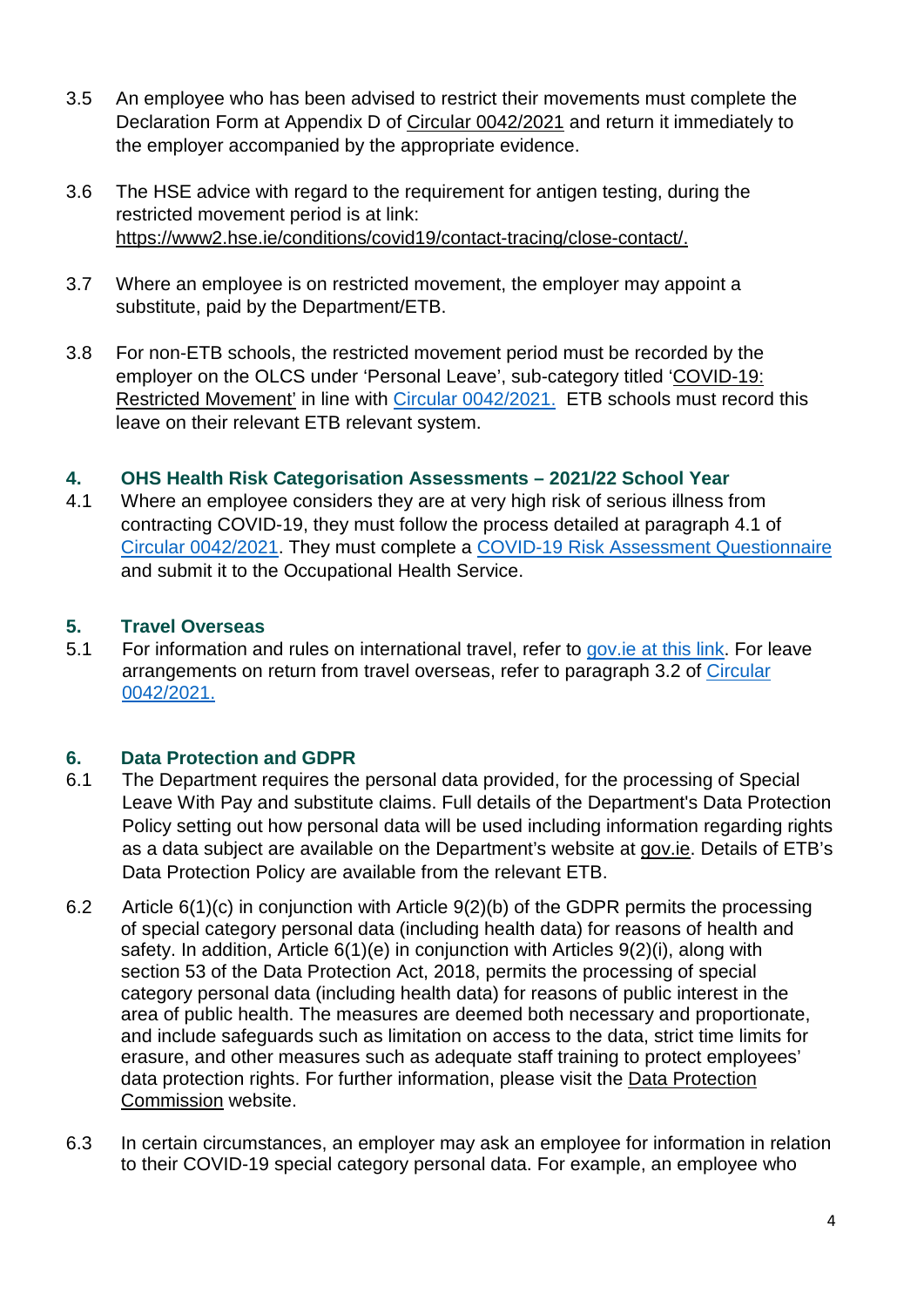requests COVID-19 special leave with pay, will be required to provide their COVID-19 (PCR or antigen) test results.

- 6.4 The Data Protection Commission has produced a guidance note on *[Processing](https://www.dataprotection.ie/en/dpc-guidance/processing-covid-19-vaccination-data-context-employment)  [COVID-19 Vaccination Data in the context of Employment](https://www.dataprotection.ie/en/dpc-guidance/processing-covid-19-vaccination-data-context-employment)*. The guidance notes that "*[a]s a general position, the DPC considers that, in the absence of clear advice from public health authorities in Ireland that it is necessary for all employers and managers of workplaces to establish vaccination status of employees and workers, the processing of vaccine data is likely to represent unnecessary and excessive data collection for which no clear legal basis exists".* However, the note does provide for specific employment contexts where collection of information may be lawful and each sector may issue its own guidance.
- 6.5 An employer will need to determine on a case-by-case basis, the level of special category personal data they require in order to make relevant decisions with regard to the health and safety of staff in the workplace. At all times, the data collection and processing of special category personal data must be necessary, proportionate and safeguarded and in line with the public health advice which pertains at the particular time.
- 6.6 All documentation relating to the processing of applications and declarations must be retained by the employer with the relevant personnel records in a safe and secure manner and in line with the employer's data protection policy and data protection regulations. These records may be selected for inspection by nominated Department officials.

## <span id="page-4-0"></span>**7. Parental Leave Scheme**

## 7.1 **Application Procedures**

- (a) The Parental Leave Scheme for employees requires the Application Form to be submitted to the employer at least 6 weeks prior to the planned commencement date.
- (b) Employers should, under Section 8(4) of the Parental Leave Act, 1998 waive or reduce the requirement for the 6 week notification for Parental Leave applications, during this temporary period.
- (c) Where this 6 week notification requirement is waived, the deadlines detailed for the employer Confirmation Document referenced in the Parental Leave Scheme and the notification requirement of 4 weeks to the Department/ETB should be adjusted accordingly.
- (d) This temporary change to the Parental Leave Scheme is in place up to and including **23rd February, 2022**. The terms and conditions of the Parental Leave Scheme as published in Department Circulars are in place after this date.

## 7.2 **Pattern of Parental Leave**

(a) The Parental Leave Scheme for employees states where Parental Leave is approved, it must be availed of in blocks of at least one week up to a maximum of 26 weeks per child.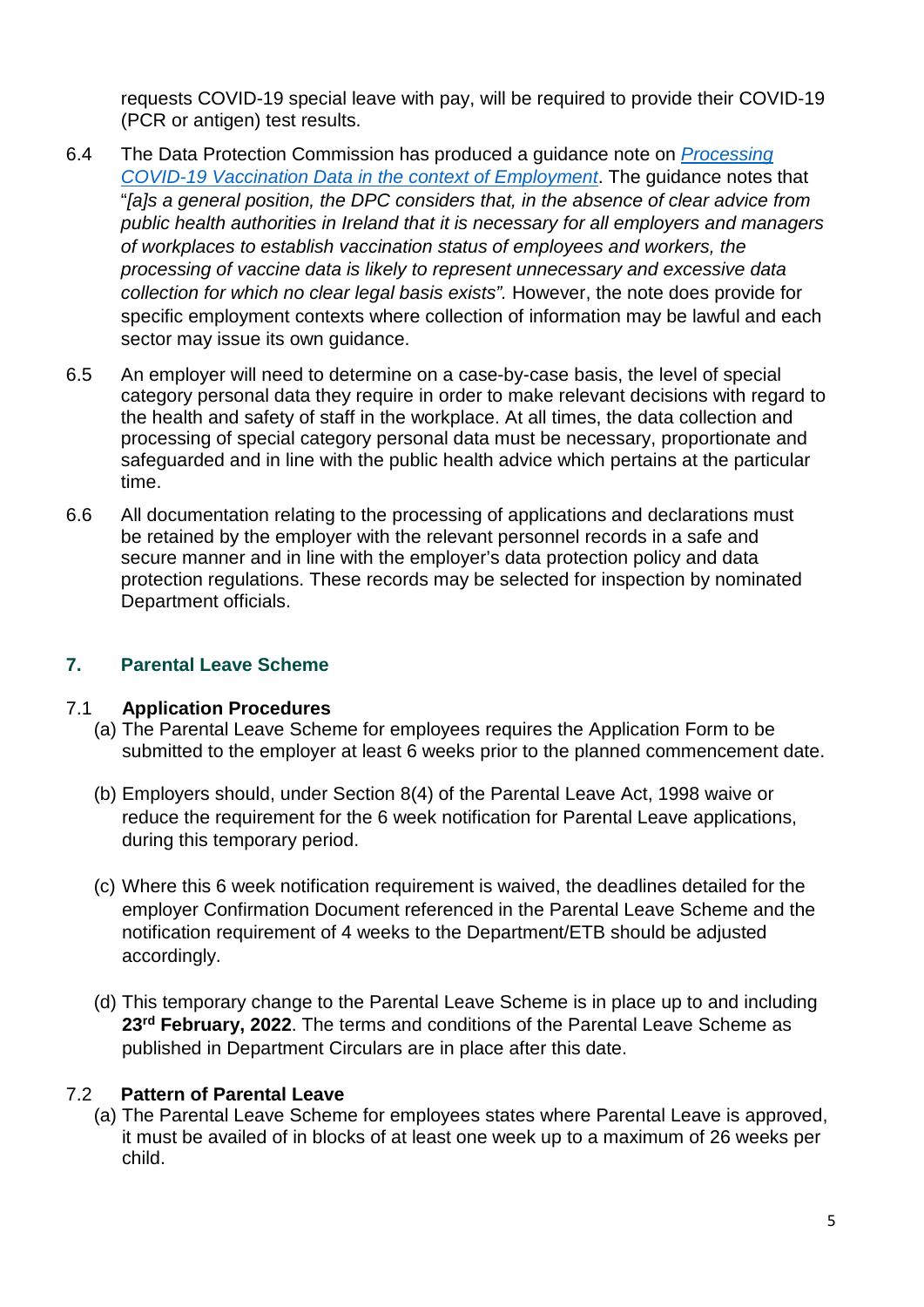- (b) An employer may, having considered the circumstances, approve Parental Leave in blocks of less than one week, where the employee is eligible to apply for Parental Leave. This temporary change only applies to future Parental Leave applications, from the date of this Information Note.
- (c) Prior to the approval of such a Parental Leave arrangement, the employer and the employee must agree in advance, the pattern of workplace attendance, during this period of temporary change to the Parental Leave Scheme.
- (d) For non-ETB schools, where Parental Leave applications for less than blocks of one week, are approved by the employer, the details of this leave should be recorded on the On Line Claims System (OLCS). An employer can record Parental Leave in separate days on the OLCS as Leave Category 'Family Leave' followed by Leave Sub Category 'Special Pattern of Parental Leave in Exceptional Circumstances'. ETB schools must record this leave on their relevant ETB relevant system.
- (e) This temporary change to the Parental Leave Scheme is in place up to and including **23rd February, 2022**. The terms and conditions of the Parental Leave Scheme as published in Department Circulars are in place after this date.

### **8. Employee Assistance Service**

8.1 The [Employee Assistance Service,](https://www.education.ie/en/Education-Staff/Services/Employee-Assistance-Service/employee-assistance-service.html) which is currently provided by Spectrum. Life, is available as a supportive resource for employees. The free phone confidential helpline is 1800 411 057 and is available 24 hours a day, 365 days a year.

#### **9. Circulation of Information Note**

- 9.1 Please ensure that this Information Note is circulated to all members of the Board of Management/Education and Training Boards and its contents are brought to the attention of all teachers and SNAs in your employment, including those on leave of absence.
- 9.2 This Information Note can be accessed on the Department's website at [gov.ie.](https://www.gov.ie/en/collection/c9681-covid-19-index-of-all-publications-issued-by-department-of-education/)

**Clare Butler Sinéad Keenaghan** *Sinéad* **Keenaghan Principal Officer**  Principal Officer **Principal Officer Teacher/SNA Terms & Conditions Section Fayroll Division 18 January, 2022**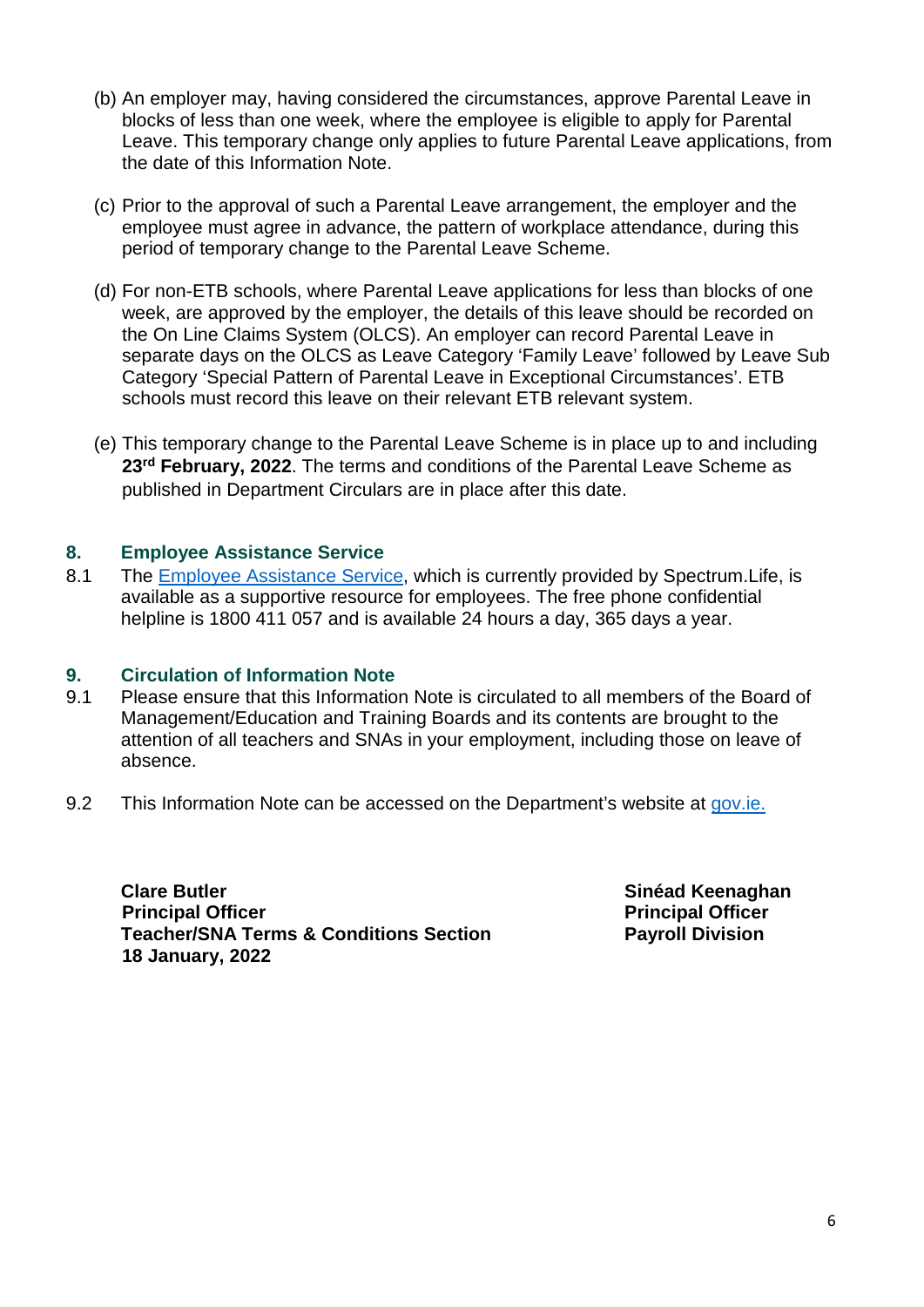## <span id="page-6-0"></span>**Appendix A**

## **Appendix A – Application for Special Leave with Pay**

### **(1) COVID-19: Self-Isolation or (2) COVID-19: Diagnosis**

**The Application Form should be fully completed and submitted to the employer as soon as possible. The completed Application Form must be accompanied by supporting evidence i.e. positive antigen or PCR test result, as appropriate including the date of fitness to return to work (where this date is available).** 

#### **Part 1 - Employee Details**

| Roll No: ______________________ |
|---------------------------------|

## **Part 2 – Details of Special Leave with Pay**

I wish to apply for Special Leave With Pay, for the reason indicated below (tick relevant box). I am:

| • Displaying COVID-19 symptoms.                     |  |
|-----------------------------------------------------|--|
| • Received a positive COVID-19 antigen test result. |  |
| • Received a positive COVID-19 PCR test result.     |  |

Start Date (DD/MM/YYYY): \_\_\_\_\_\_\_\_ Estimated End Date (DD/MM/YYYY):

#### **Declaration**

I wish to apply for Special Leave with Pay in accordance with the terms and conditions of Information Note 0001/2022 titled '*COVID-19: Updated Working and Leave Arrangements from January 2022 for Teachers and Special Needs Assistants employed in Recognised Primary and Post Primary Schools'.* 

The completed Application Form is accompanied by supporting evidence.

I confirm that the information provided in the Application Form is true and accurate.

Signature of Employee: \_\_\_\_\_\_\_\_\_\_\_\_\_\_\_\_\_\_\_\_\_\_\_\_\_\_\_\_\_\_\_\_ Date: \_\_\_\_\_\_\_\_\_\_\_\_\_\_\_\_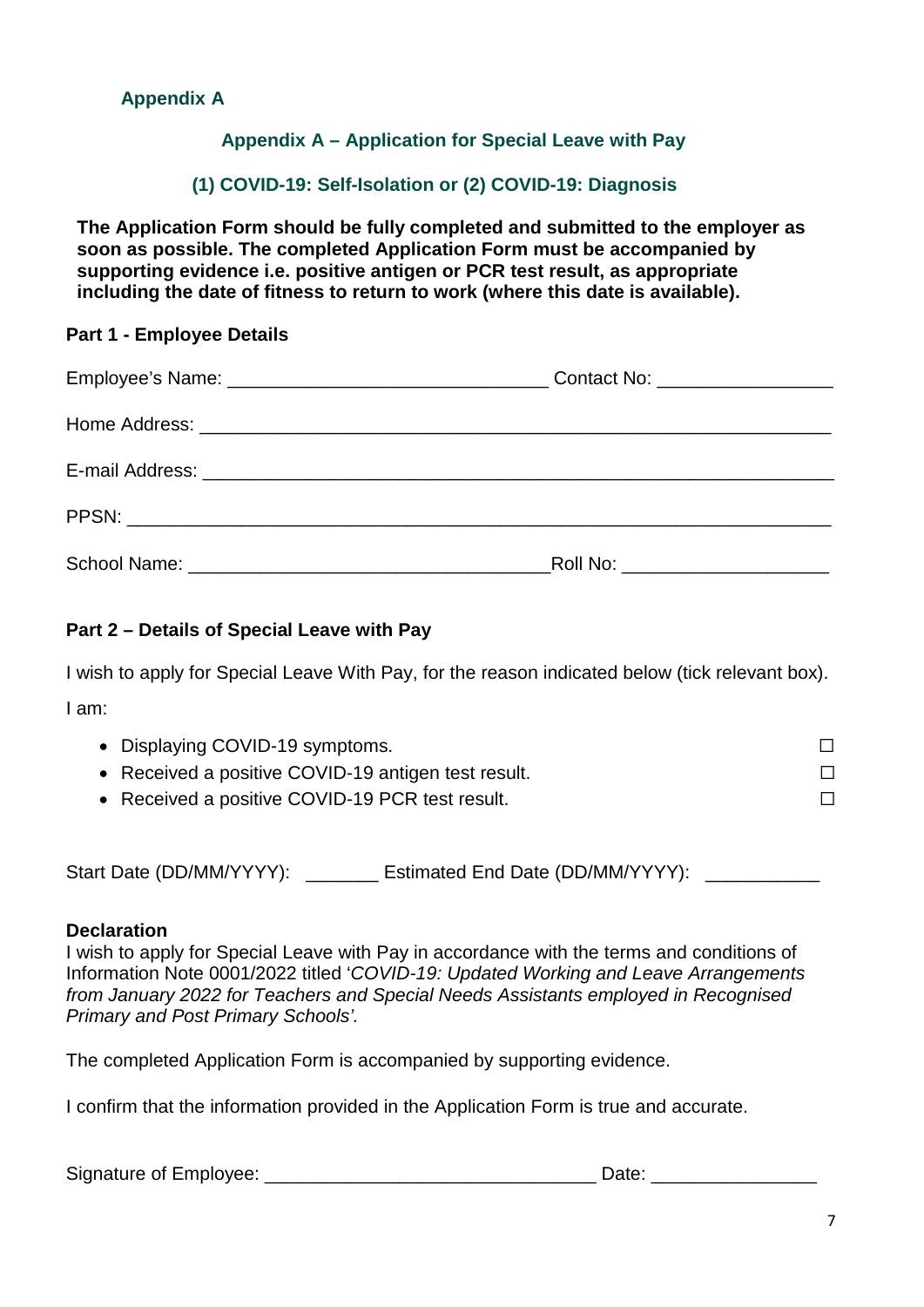## **Part 3 – Employer Record**

| (A) COVID-19: Self-Isolation: |                                                                                                                                                                                                                                |  |  |
|-------------------------------|--------------------------------------------------------------------------------------------------------------------------------------------------------------------------------------------------------------------------------|--|--|
|                               | Employee is displaying COVID-19 symptoms                                                                                                                                                                                       |  |  |
| (B) COVID-19: Self-Isolation: |                                                                                                                                                                                                                                |  |  |
|                               | Evidence of positive COVID-19 antigen test provided (aged 40 or over)                                                                                                                                                          |  |  |
| (C) COVID-19: Diagnosis:      |                                                                                                                                                                                                                                |  |  |
|                               | Evidence of positive COVID-19 PCR test result (including test date) provided                                                                                                                                                   |  |  |
|                               | (HSE text message screenshot is acceptable)                                                                                                                                                                                    |  |  |
| (D) COVID-19: Diagnosis:      |                                                                                                                                                                                                                                |  |  |
|                               | For employee aged 39 or under, evidence of positive COVID-19 antigen test                                                                                                                                                      |  |  |
|                               | result (including test date) provided (HSE confirmation of employee's record on                                                                                                                                                |  |  |
| HSE portal is acceptable)     |                                                                                                                                                                                                                                |  |  |
|                               | (E) Recorded on OLCS/relevant ETB system under 'COVID-19: Self-Isolation'                                                                                                                                                      |  |  |
|                               | or 'COVID-19: Diagnosis' (as appropriate)                                                                                                                                                                                      |  |  |
|                               |                                                                                                                                                                                                                                |  |  |
| (Employer)                    | Date: the contract of the contract of the contract of the contract of the contract of the contract of the contract of the contract of the contract of the contract of the contract of the contract of the contract of the cont |  |  |
|                               |                                                                                                                                                                                                                                |  |  |
|                               | Application Form/Supporting Documentation should NOT be submitted to the                                                                                                                                                       |  |  |
|                               | Department of Education. They should be retained in the school/ETB with any<br>other relevant documentation for record and audit purposes with the relevant                                                                    |  |  |
| personnel records.            |                                                                                                                                                                                                                                |  |  |

## **Data Protection Privacy Statement**

The main purpose for which the Department requires you to provide this personal data to your employer is to enable your Special Leave with Pay to be processed. Your employer will retain your Application Form and accompanying documents in accordance with their Data Protection policy. Further information in relation to this policy is available on request from your employer.

The Privacy Notice outlining further information in relation to this Application Form can be found at: [https://www.education.ie/en/The-Department/Data-](https://www.education.ie/en/The-Department/Data-Protection/gdpr/gdpr.html)[Protection/gdpr/gdpr.html](https://www.education.ie/en/The-Department/Data-Protection/gdpr/gdpr.html) Full details of the Department's Data Protection policy setting out how we will use your personal data as well as information regarding your rights as a data subject are available at [https://www.education.ie/en/The-](https://www.education.ie/en/The-Department/Data-Protection/)[Department/Data-Protection/.](https://www.education.ie/en/The-Department/Data-Protection/) Details of this policy are also available in hard copy from Teacher/SNA Terms & Conditions Section, Department of Education, Cornamaddy, Athlone, Co. Westmeath, N37 X659, upon request.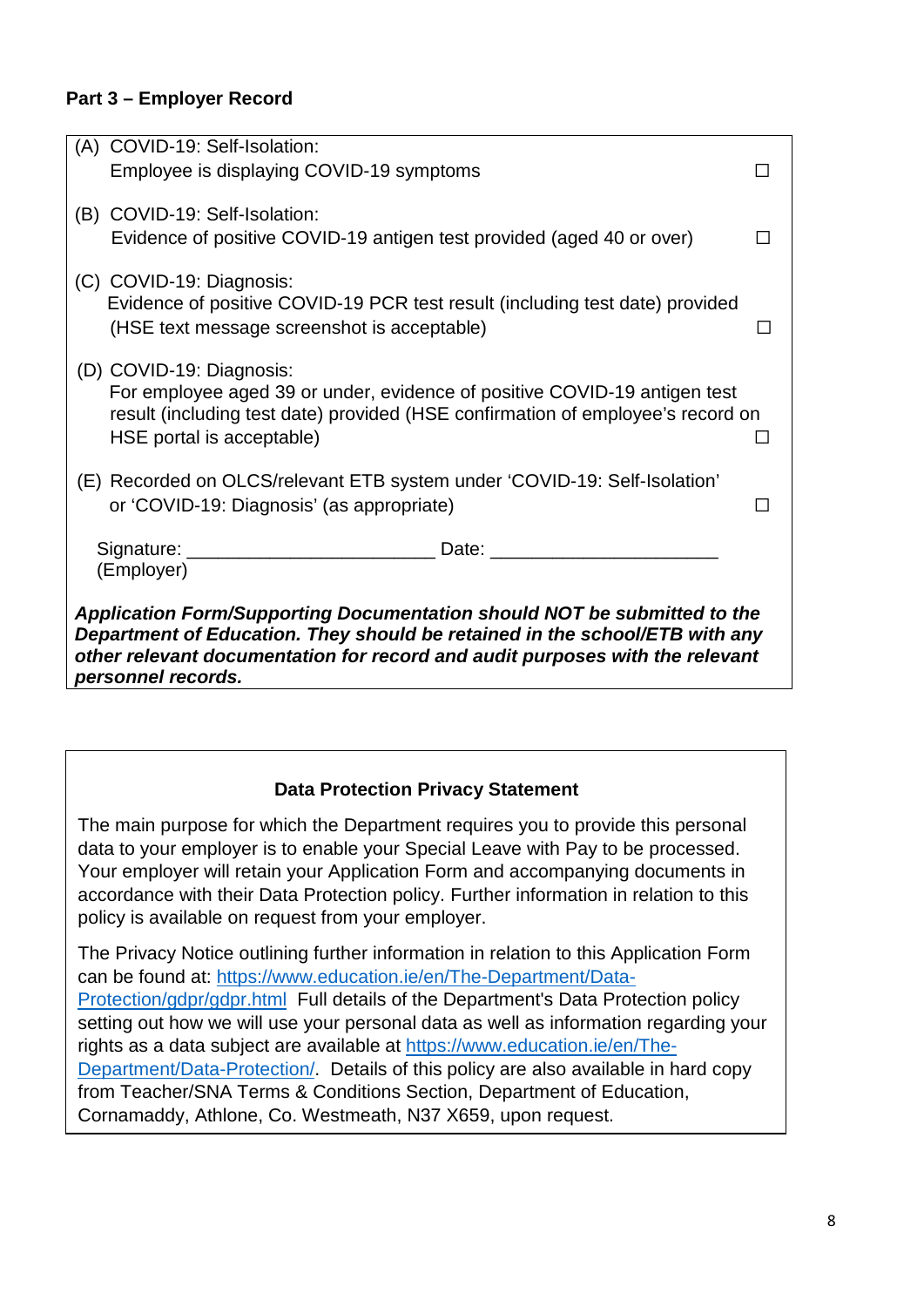## **Appendix B**

## **Employer's Guide (to be read in conjunction with [Circular 0042/2021\)](https://www.gov.ie/en/circular/b4832-coronavirus-covid-19-arrangements-for-teachers-and-special-needs-assistants-employed-in-recognised-primary-and-post-primary-schools/)**

## **COVID-19 Leave and Working Arrangements for Employees in Primary and Post Primary Schools**

## **Table 1 – COVID-19: Self-Isolation (refer to Chapter 2 paragraph 2.3 of Circular 0042/2021)**

| No. | <b>Scenario</b>                                                                                | Leave Status (subject to supporting evidence)                                                                                                                                                                                                                                                                  | Substitute paid<br>by the<br>Department /<br><b>ETB</b> |
|-----|------------------------------------------------------------------------------------------------|----------------------------------------------------------------------------------------------------------------------------------------------------------------------------------------------------------------------------------------------------------------------------------------------------------------|---------------------------------------------------------|
|     | Employee with COVID-19 symptoms.                                                               | Special Leave with Pay (COVID-19:Self-Isolation) applies during this period.<br>The employee must carry out antigen test(s) or arrange a PCR test, (as<br>appropriate) as soon as possible. The most recent HSE advice must be<br>followed at link: https://www2.hse.ie/conditions/covid19/testing/get-tested/ | Yes                                                     |
| 2   | Employee who is aged 40 years or over has received a<br>positive COVID-19 antigen test result. | Special Leave with Pay (COVID-19:Self-Isolation) applies during this period.<br>The employee must arrange a PCR test as soon as possible.                                                                                                                                                                      | Yes                                                     |

### <span id="page-8-0"></span>**Table 2 – COVID-19: Diagnosis (refer to Chapter 2 paragraph 2.4 and 2.5 of Circular 0042/2021)**

| No. | <b>Scenario</b>                                                                                                                                 | Leave Status (subject to supporting evidence)                                                                                                                                                                                                                                                                                                                                                                                                                                                                                                                                                                                                                                                                            | Substitute paid<br>by the<br>Department /<br><b>ETB</b> |
|-----|-------------------------------------------------------------------------------------------------------------------------------------------------|--------------------------------------------------------------------------------------------------------------------------------------------------------------------------------------------------------------------------------------------------------------------------------------------------------------------------------------------------------------------------------------------------------------------------------------------------------------------------------------------------------------------------------------------------------------------------------------------------------------------------------------------------------------------------------------------------------------------------|---------------------------------------------------------|
|     | Employee who is aged 39 years or younger, has received<br>a positive COVID-19 antigen test result which has been<br>uploaded to the HSE portal. | Special Leave with Pay (COVID-19: Diagnosis) applies during this period, up<br>to a maximum of 28 days.<br>The duration of the self-isolation period varies, depending on a number of<br>factors. The most recent HSE advice must be followed at link:<br>https://www2.hse.ie/conditions/covid19/testing/positive-result/<br>Where the Special Leave With Pay absence extends beyond 28 days, the<br>employee is recorded as absent on Sick Leave, unless the criteria as<br>detailed at scenario 2 below apply.<br>Similar to the terms and conditions of the Sick Leave Scheme, an employer<br>must refer an employee to the OHS, where they are absent on Special Leave<br>With Pay for a period of 28 days duration. | <b>Yes</b>                                              |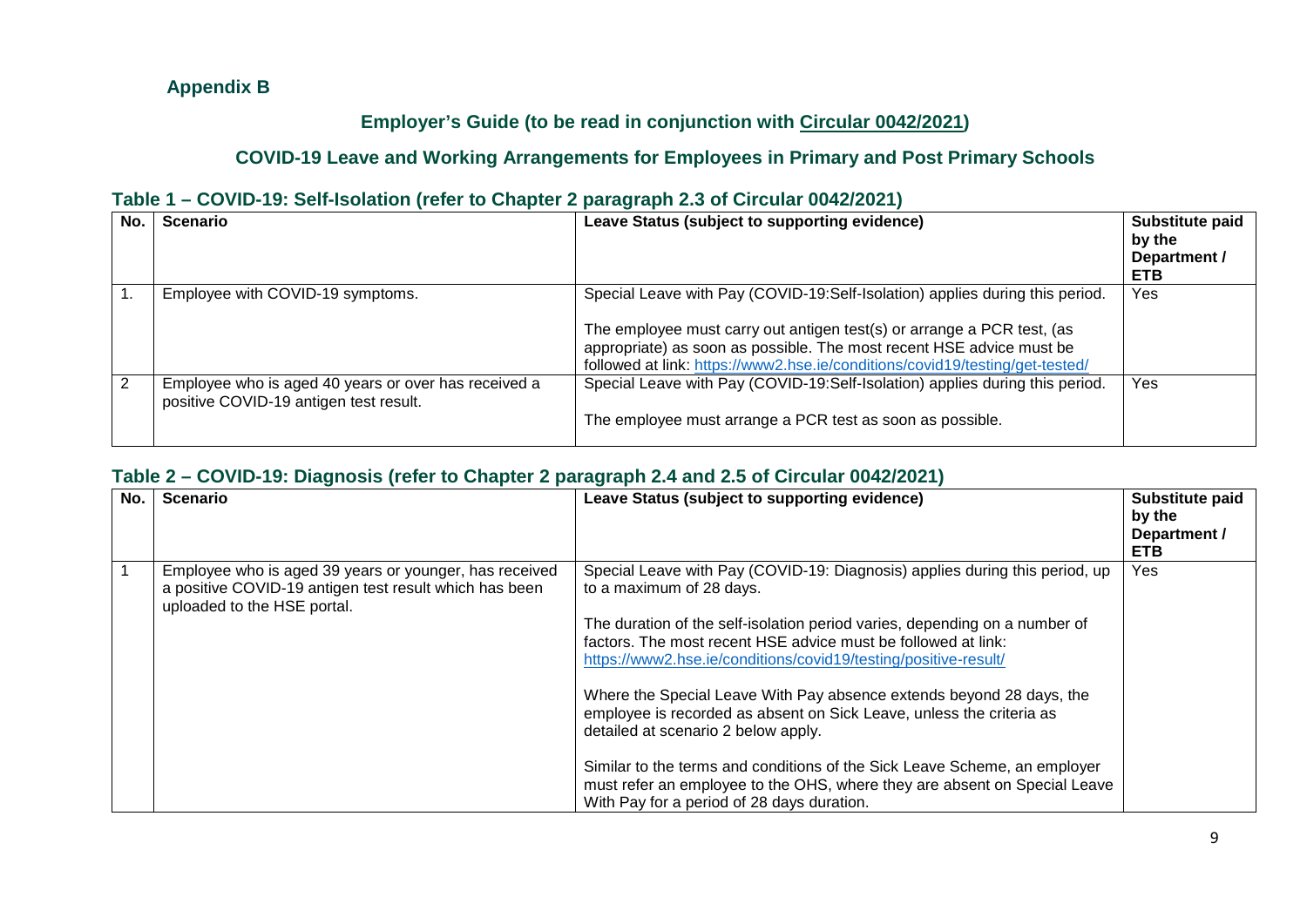| 2. | Employee has been notified of a positive COVID-19 PCR<br>test result.                                                                                                         | Special Leave with Pay (COVID-19: Diagnosis) applies during this period, up<br>to a maximum of 28 days.                                                                                                        | Yes |
|----|-------------------------------------------------------------------------------------------------------------------------------------------------------------------------------|----------------------------------------------------------------------------------------------------------------------------------------------------------------------------------------------------------------|-----|
|    |                                                                                                                                                                               | The duration of the self-isolation period varies, depending on a number of<br>factors. The most recent HSE advice must be followed at link:<br>https://www2.hse.ie/conditions/covid19/testing/positive-result/ |     |
|    |                                                                                                                                                                               | Where the Special Leave With Pay absence extends beyond 28 days, the<br>employee is recorded as absent on Sick Leave, unless the criteria as<br>detailed at scenario 2 below apply.                            |     |
|    |                                                                                                                                                                               | Similar to the terms and conditions of the Sick Leave Scheme, an employer<br>must refer an employee to the OHS, where they are absent on Special<br>Leave With Pay for a period of 28 days duration.           |     |
| 3. | Employee has been notified of a positive COVID-19 PCR<br>test result (or a positive COVID-19 antigen test result for<br>those who are 39 years or younger) and remains absent | From 1 <sup>st</sup> January, 2021, Special Leave With Pay may be extended by the<br>employer beyond 28 days where the following criteria are met:-                                                            | Yes |
|    | beyond the 28 day period, as described in this table at<br>scenario 1 and 2 above.                                                                                            | The employer has confirmed the employee was in the workplace (subject to<br>agreement in advance) during any of the 14 calendar days prior to onset of<br>symptoms.                                            |     |
|    |                                                                                                                                                                               | The employee has provided the employer with satisfactory medical evidence<br>of the COVID-19 test date and the positive PCR/antigen (as appropriate) test<br>result.                                           |     |
|    |                                                                                                                                                                               | The OHS has provided the employer with a report to state:<br>i. the employee is medically unfit to resume work                                                                                                 |     |
|    |                                                                                                                                                                               | ii. the employee's absence relates primarily to ongoing COVID-19                                                                                                                                               |     |
|    |                                                                                                                                                                               | illness                                                                                                                                                                                                        |     |
|    |                                                                                                                                                                               | iii. the employee is accessing appropriate medical care<br>Further details are available at Chapter 2, paragraph 2.5 of Circular 42/2021.                                                                      |     |

## **Table 3 – COVID-19: Restricted Movement (refer to Chapter 3 of Circular 0042/2021)**

| No | <b>Scenario</b>                                                                                                                                                                                                         | Leave Status (subject to supporting evidence)                                                                                                                                                                                                                                                                                                                                             | Substitute paid<br>by the<br>Department /<br><b>ETB</b> |
|----|-------------------------------------------------------------------------------------------------------------------------------------------------------------------------------------------------------------------------|-------------------------------------------------------------------------------------------------------------------------------------------------------------------------------------------------------------------------------------------------------------------------------------------------------------------------------------------------------------------------------------------|---------------------------------------------------------|
|    | Employee with no COVID-19 symptoms is a close<br>contact of a confirmed COVID-19 case. Based on<br>current HSE advice, there are limited circumstances<br>where an employee is required to restrict their<br>movements. | (i) Special Leave with Pay does not apply during this period.<br>(ii) In the limited circumstances where an employee is required to restrict their<br>movements, the employee must not attend the workplace and is on Restricted<br>Movement for the specified period. There are varying periods of restricted<br>movement, based on a number of factors. The most recent HSE advice must | Yes                                                     |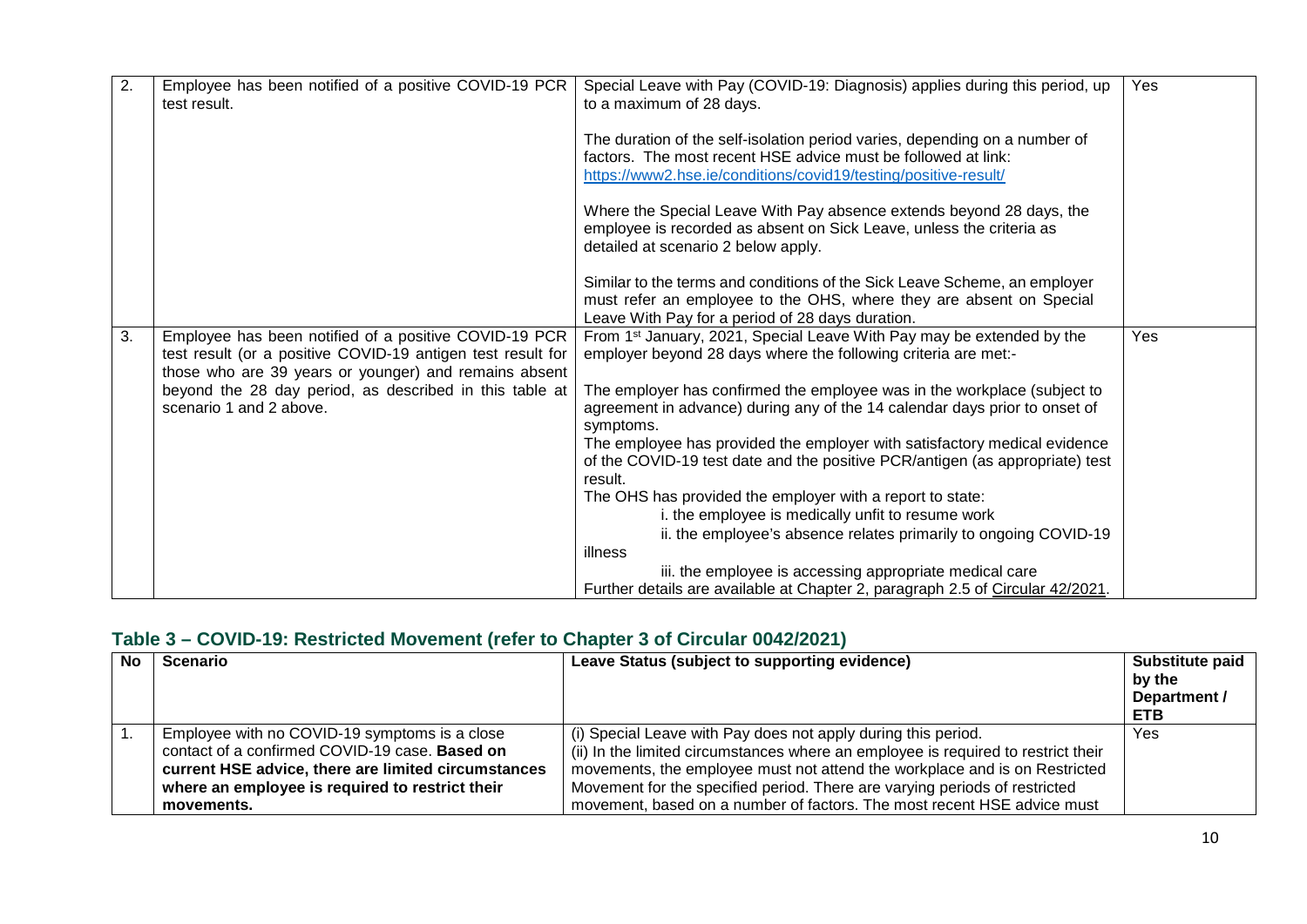|    |                                                                                                                                                                                                                                                                                                                                 | be followed at link: https://www2.hse.ie/conditions/covid19/restricted-<br>movements/restricted-movements/<br>(iii) Where the employee is medically fit for work, they should be facilitated to<br>work from home for the period (see Chapter 4 paragraph 4.6 titled 'Alternative<br>Working Arrangements' of Circular 0042/2021).<br>(iv) Alternatively, where the employee is not medically fit to work remotely due<br>to a non-COVID-19 illness, they are recorded as absent on Sick Leave during<br>this period.<br>(v) The HSE advice regarding the requirement for antigen testing, during the<br>restricted movement period is at link:<br>https://www2.hse.ie/conditions/covid19/contact-tracing/close-contact/ |                         |
|----|---------------------------------------------------------------------------------------------------------------------------------------------------------------------------------------------------------------------------------------------------------------------------------------------------------------------------------|--------------------------------------------------------------------------------------------------------------------------------------------------------------------------------------------------------------------------------------------------------------------------------------------------------------------------------------------------------------------------------------------------------------------------------------------------------------------------------------------------------------------------------------------------------------------------------------------------------------------------------------------------------------------------------------------------------------------------|-------------------------|
| 2. | Employee with COVID-19 symptoms and has been<br>subsequently notified of a negative COVID-19 PCR<br>test result is advised by the HSE to self-isolate until<br>they are 48 hours symptom free.                                                                                                                                  | (i) Special Leave with Pay does not apply during this period.<br>(ii) Where the employee is well, symptoms have resolved and is awaiting the<br>end of the 48-hour period, they cannot attend the workplace and should be<br>facilitated to work from home for this period (see Chapter 4 paragraph 4.6 titled<br>'Alternative Working Arrangements' of Circular 0042/2021). The employee can<br>return to the workplace once they are 48 hours symptom free.<br>(iii) Alternatively, where the employee is not medically fit to work from home,<br>they are recorded as absent on Sick Leave during this period and the terms<br>and conditions of the Sick Leave Scheme will apply.                                    | Yes                     |
| 3. | Employee has travelled overseas.<br>From 19 July 2021, new advice and rules for<br>international travel came into effect in Ireland. For<br>more information on the new rules, including<br>information on the EU Digital COVID Certificate<br>(DCC) for travel originating within the EU/EEA, refer<br>to gov.ie at this link. | (i) Special Leave with Pay does not apply where a quarantine period is<br>required on return to Ireland.<br>(ii) Employee must make provision by way of an Unpaid Leave application, in<br>line with the terms and conditions, as detailed in the Department's publications.<br>This period of Unpaid Leave is part of the normal entitlement of 10 school days<br>in the school year.<br>(iii) Where no quarantine period is required, the employee may attend the<br>workplace.                                                                                                                                                                                                                                        | Yes for Unpaid<br>Leave |

# **Table 4 – COVID-19: Very High Risk Group (refer to Chapter 4 paragraph 4.1 of Circular 0042/2021)**

| No. | Scenario                                                                          | Leave Status (subject to satisfactory medical confirmation)                                                                                                                                                                                              | Substitute paid<br>by the<br>Department /<br><b>ETB</b> |
|-----|-----------------------------------------------------------------------------------|----------------------------------------------------------------------------------------------------------------------------------------------------------------------------------------------------------------------------------------------------------|---------------------------------------------------------|
|     | high risk of serious illness (extremely vulnerable) from<br>contracting COVID-19. | Employee has been categorised by the OHS as at a very $\vert$ (i) Special Leave with Pay does not apply during this period.<br>(ii) In accordance with HSE advice, an employee categorised in the 'very<br>high risk' group cannot attend the workplace. | Yes                                                     |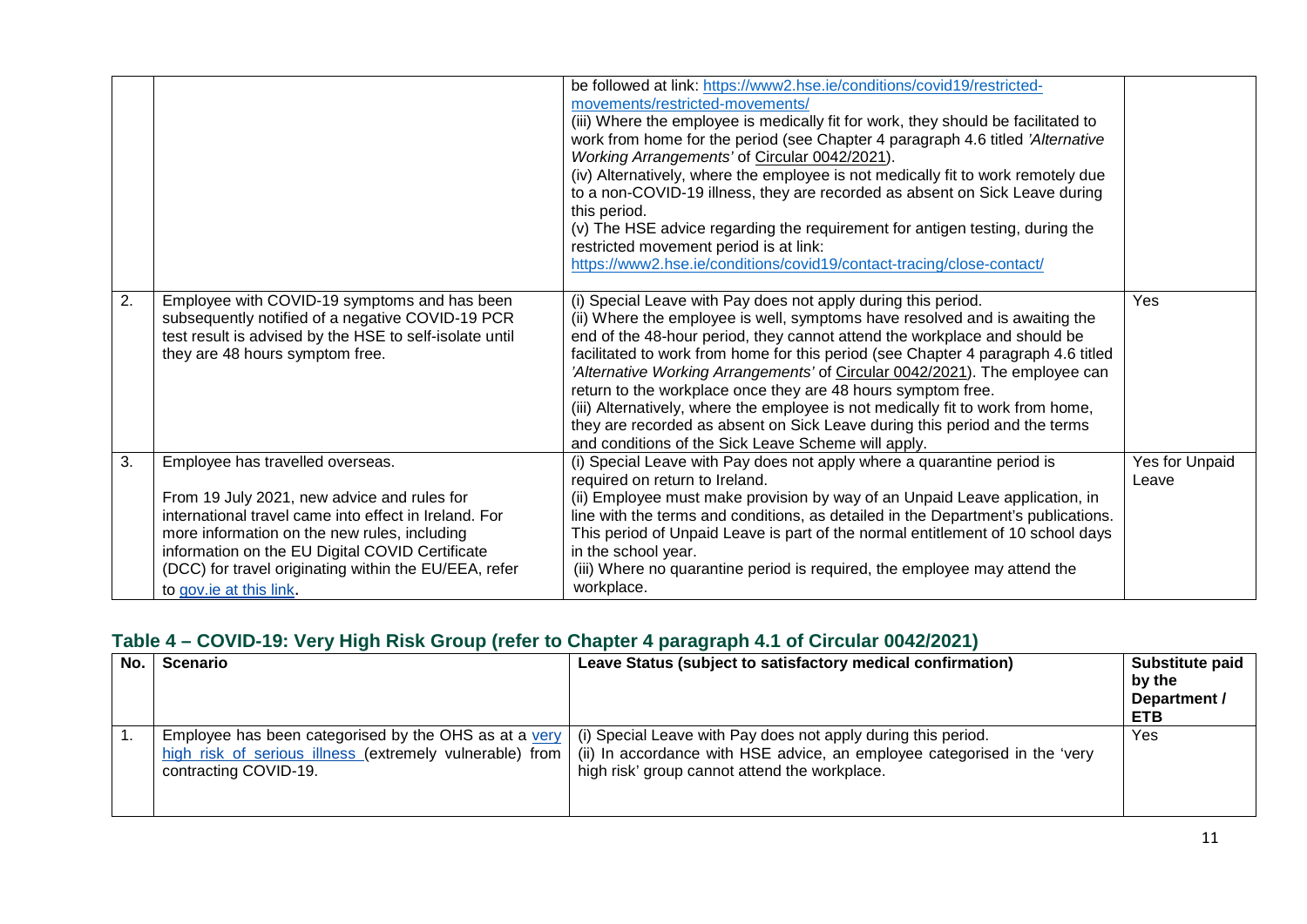|    |                                                                                                                                                                                                                                                                                                            | (iii) The employee who is medically fit for work, should be facilitated to<br>work from home (see Chapter 4 paragraph 4.6 'Alternative Working<br>Arrangements' of Circular 0042/2021).<br>(iv) In the case of an employee who has been assessed by the OHS as<br>medically unfit for work due to a non-COVID-19 illness, the terms and<br>conditions of the Sick Leave Scheme will apply.                                                                                                                                                                                                                                                                                                                                                                                                                                                                         |                |
|----|------------------------------------------------------------------------------------------------------------------------------------------------------------------------------------------------------------------------------------------------------------------------------------------------------------|--------------------------------------------------------------------------------------------------------------------------------------------------------------------------------------------------------------------------------------------------------------------------------------------------------------------------------------------------------------------------------------------------------------------------------------------------------------------------------------------------------------------------------------------------------------------------------------------------------------------------------------------------------------------------------------------------------------------------------------------------------------------------------------------------------------------------------------------------------------------|----------------|
| 2. | An employee categorised by the OHS as at a very<br>high risk of serious illness from contracting COVID-19<br>requests to attend the workplace.                                                                                                                                                             | The employer should contact the Department for further advice by e-<br>mailing: teachersna@education.gov.ie.                                                                                                                                                                                                                                                                                                                                                                                                                                                                                                                                                                                                                                                                                                                                                       | Not applicable |
| 3. | Employee has been medically advised to restrict their<br>movements, prior to certain medical treatments or<br>surgical procedures. The employee must complete the<br>OHS COVID-19 Risk Assessment Questionnaire in<br>order to be provided with a temporary COVID-19<br>Health Risk Categorisation Report. | (i) Special Leave with Pay does not apply during this period.<br>(ii) Similar to the very high risk group, the employee cannot attend the<br>workplace.<br>(iii) The employee who is medically fit for work, should be facilitated to work<br>from home for the specified period as medically advised, which is typically 2<br>weeks (see Chapter 4 paragraph 4.6 titled 'Alternative Working Arrangements'<br>of Circular 0042/2021). This temporary period must be recorded by the<br>employer under the OLCS leave sub-category 'Personal Leave', sub-category<br>titled 'COVID-19: Very High Risk Group' or on the relevant ETB system.<br>(iv) Alternatively, where the employee is not medically fit to work from home,<br>they are recorded as absent on Sick Leave during this period and the terms<br>and conditions of the Sick Leave Scheme will apply. | Yes            |

## **Table 5 – COVID-19: High Risk Group (refer to Chapter 4 paragraph 4.2 of Circular 0042/2021)**

| No. | Scenario  | Leave Status                                                                                                                       | Substitute paid<br>by the |
|-----|-----------|------------------------------------------------------------------------------------------------------------------------------------|---------------------------|
|     |           |                                                                                                                                    | Department /              |
|     |           |                                                                                                                                    | <b>ETB</b>                |
|     |           | Employee is at high risk of serious illness from contracting $\vert$ (i) Special Leave with Pay does not apply during this period. | Not applicable            |
|     | COVID-19. | (ii) In accordance with HSE advice, an employee in the 'high risk' group who                                                       |                           |
|     |           | is not ill must attend the workplace. The employee in the 'high risk' group                                                        |                           |
|     |           | should take extra care to practise social distancing and hand hygiene and                                                          |                           |
|     |           | the use of personal protective equipment. See Chapter 4 paragraph 4.2 of                                                           |                           |
|     |           | Circular 0042/2021 regarding the school's COVID-19 Response Plan.                                                                  |                           |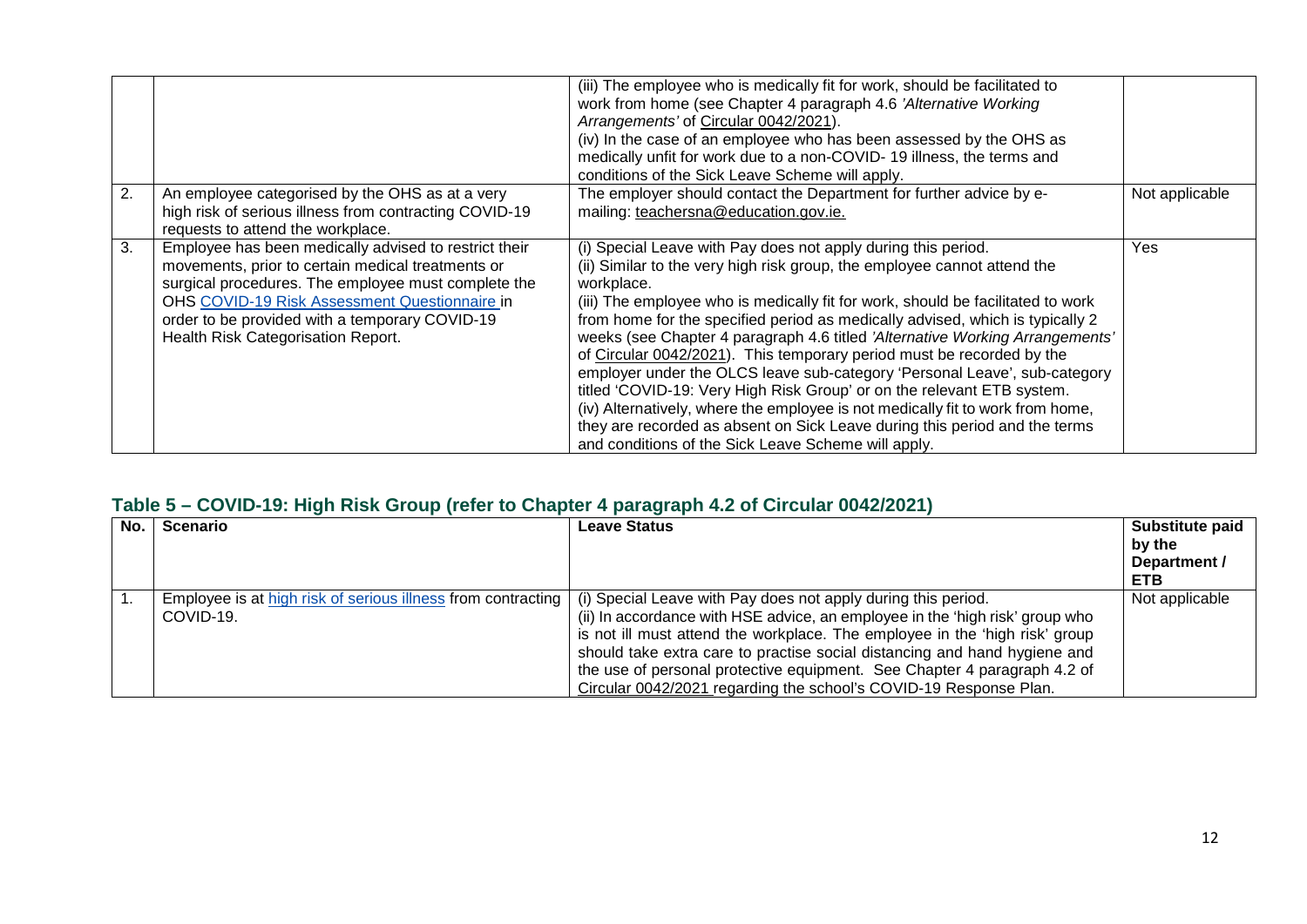#### **Table 6 – Employee with caring or childcare responsibilities or living with high risk or very high risk individual (refer to Chapter 4 paragraph 4.7 of Circular 0042/2021)**

| No. I | <b>Scenario</b>                                                                                                         | <b>Leave Status</b>                                                                                                                                                                                                                                                                                                                         | Substitute paid by<br>the Department /<br><b>ETB</b> |
|-------|-------------------------------------------------------------------------------------------------------------------------|---------------------------------------------------------------------------------------------------------------------------------------------------------------------------------------------------------------------------------------------------------------------------------------------------------------------------------------------|------------------------------------------------------|
|       | Employee is required to provide COVID-19-related<br>care or is living with a high risk or very high risk<br>individual. | (i) Special Leave with Pay does not apply during this period.<br>(ii) An employee who wishes to avail of existing relevant leave entitlements<br>is entitled to have such requests considered by their employer (e.g.<br>Parental Leave/Parent's Leave/Carer's Leave), in line with the terms and<br>conditions of Department publications. | Yes, where<br>personal/family<br>leave is granted.   |

#### **Table 7 – COVID-19 Vaccination (refer to Chapter 1 paragraph 1.7 of Circular 0042/2021)**

| No. | <b>Scenario</b>                                                                                                        | <b>Leave Status</b>                                                                                                                                                                                         | Substitute paid<br>by the<br>Department /<br><b>ETB</b> |
|-----|------------------------------------------------------------------------------------------------------------------------|-------------------------------------------------------------------------------------------------------------------------------------------------------------------------------------------------------------|---------------------------------------------------------|
|     | Employee has COVID-19 vaccination/booster shot<br>appointment during school hours.                                     | (i) Special Leave with Pay does not apply during this period.<br>(ii) Similar to other medical appointments, the absence will be recorded by<br>the employer on the OLCS/relevant ETB system as Sick Leave. | Yes                                                     |
| 2.  | Employee has side effects following the COVID-19<br>vaccination/booster shot and is unable to attend the<br>workplace. | (i) Special Leave with Pay does not apply during this period.<br>(ii) The absence will be recorded by the employers on the OLCS/relevant<br>ETB system as Sick Leave.                                       | Yes                                                     |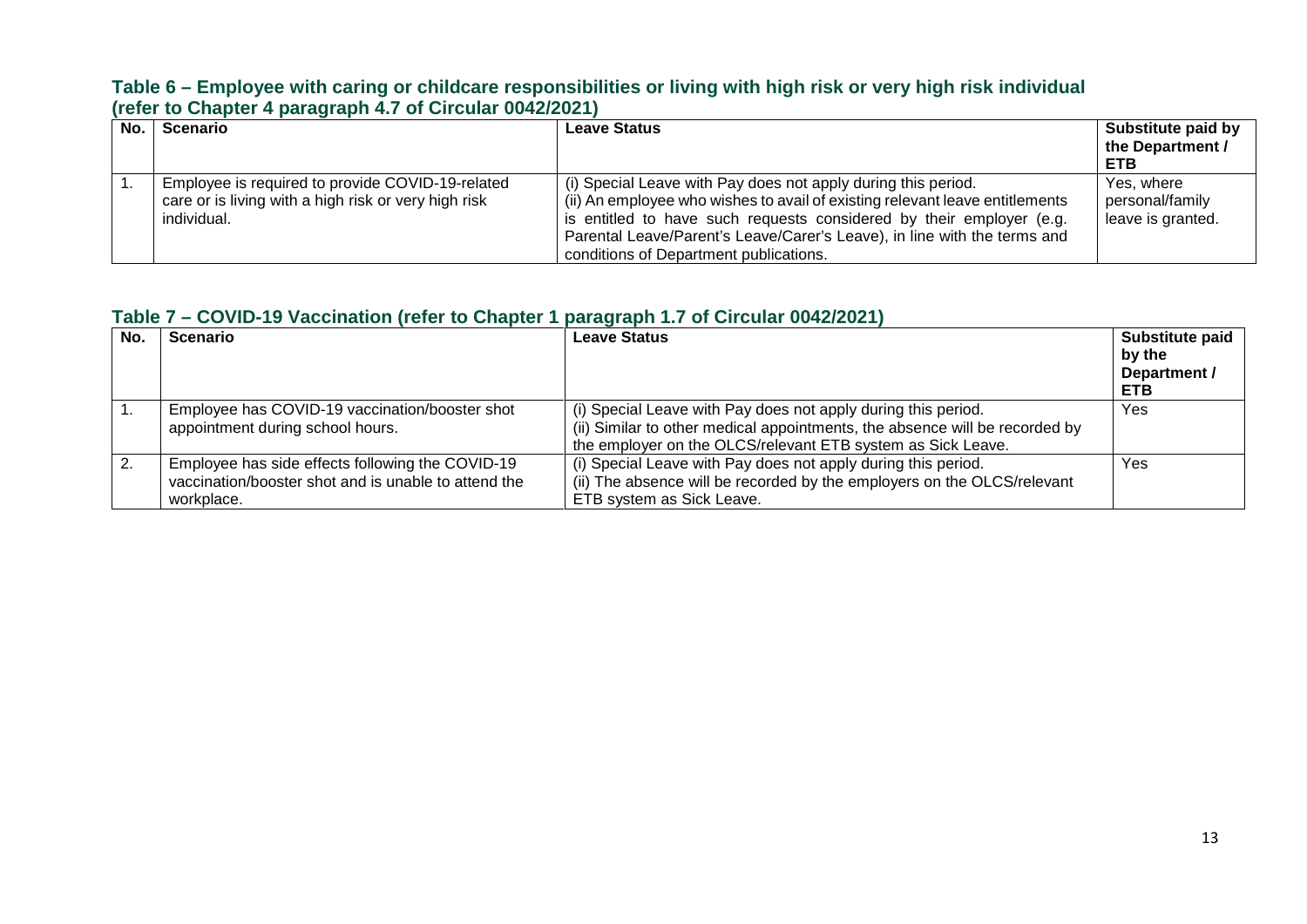# <span id="page-13-0"></span>**Appendix C**

## **Frequently Asked Questions**

Based on changes to HSE advice  $-14<sup>th</sup>$  January 2022

#### **1) I have COVID-19 symptoms. What should I do?**

An employee with [COVID-19 symptoms](https://www2.hse.ie/conditions/covid19/symptoms/overview/) must self-isolate and cannot attend school.

Where an employee is aged:

- (a) 39 years and under, they should use antigen tests. Do not book a PCR test. The employee can [order antigen tests online](https://www.hse.ie/antigentesting/) from the HSE between 8am and 8pm. Anyone with an underlying health condition and symptoms of COVID-19, should contact their GP.
- (b) 40 years or older, [book a COVID-19 PCR test.](https://covid19test.healthservice.ie/hse-self-referral/)

#### **2) I have a positive antigen test result. What should I do?**

An employee with [a positive antigen test](https://www2.hse.ie/conditions/covid19/testing/antigen-testing/) result must self-isolate and cannot attend school.

Where an employee is aged:

- (a) 39 years and under, they report this positive COVID-19 antigen test result on the [HSE](https://antigentesting.hse.ie/)  [portal.](https://antigentesting.hse.ie/) The employee must immediately provide their employer with confirmation of this HSE record, as supporting evidence of Special Leave with Pay. They are not required to book a PCR test. Anyone with an underlying health condition and symptoms of COVID-19, should contact their GP. For non-ETB schools, this leave is recorded on the OLCS under 'Personal Leave', sub-category titled 'COVID-19: Diagnosis' in line with [Circular 0042/2021.](https://www.gov.ie/en/circular/b4832-coronavirus-covid-19-arrangements-for-teachers-and-special-needs-assistants-employed-in-recognised-primary-and-post-primary-schools/) ETB schools must record this leave on their relevant ETB relevant system.
- (b) 40 years or older, the employer may accept a [positive antigen test result](https://www2.hse.ie/conditions/covid19/testing/using-antigen-tests/) (e.g. photograph) as supporting evidence (it is not required to upload this antigen test result to HSE portal), for the initial period of Special Leave With Pay (self-isolation). An employee in this age group with a positive antigen test result, must arrange a COVID-19 PCR test immediately and inform the employer of the PCR test result, including test date. Continuation of Special Leave With Pay for this age group must be supported by evidence of a positive PCR test result. For non-ETB schools, this initial period of leave is recorded on the OLCS under 'Personal Leave', sub-category titled 'COVID-19: Self-Isolation' in line with [Circular 0042/2021.](https://www.gov.ie/en/circular/b4832-coronavirus-covid-19-arrangements-for-teachers-and-special-needs-assistants-employed-in-recognised-primary-and-post-primary-schools/) ETB schools must record this leave on their relevant ETB relevant system.

It is the responsibility of the employer to satisfy themselves with the COVID-19 test result evidence provided by the employee, before Special Leave with Pay can be approved.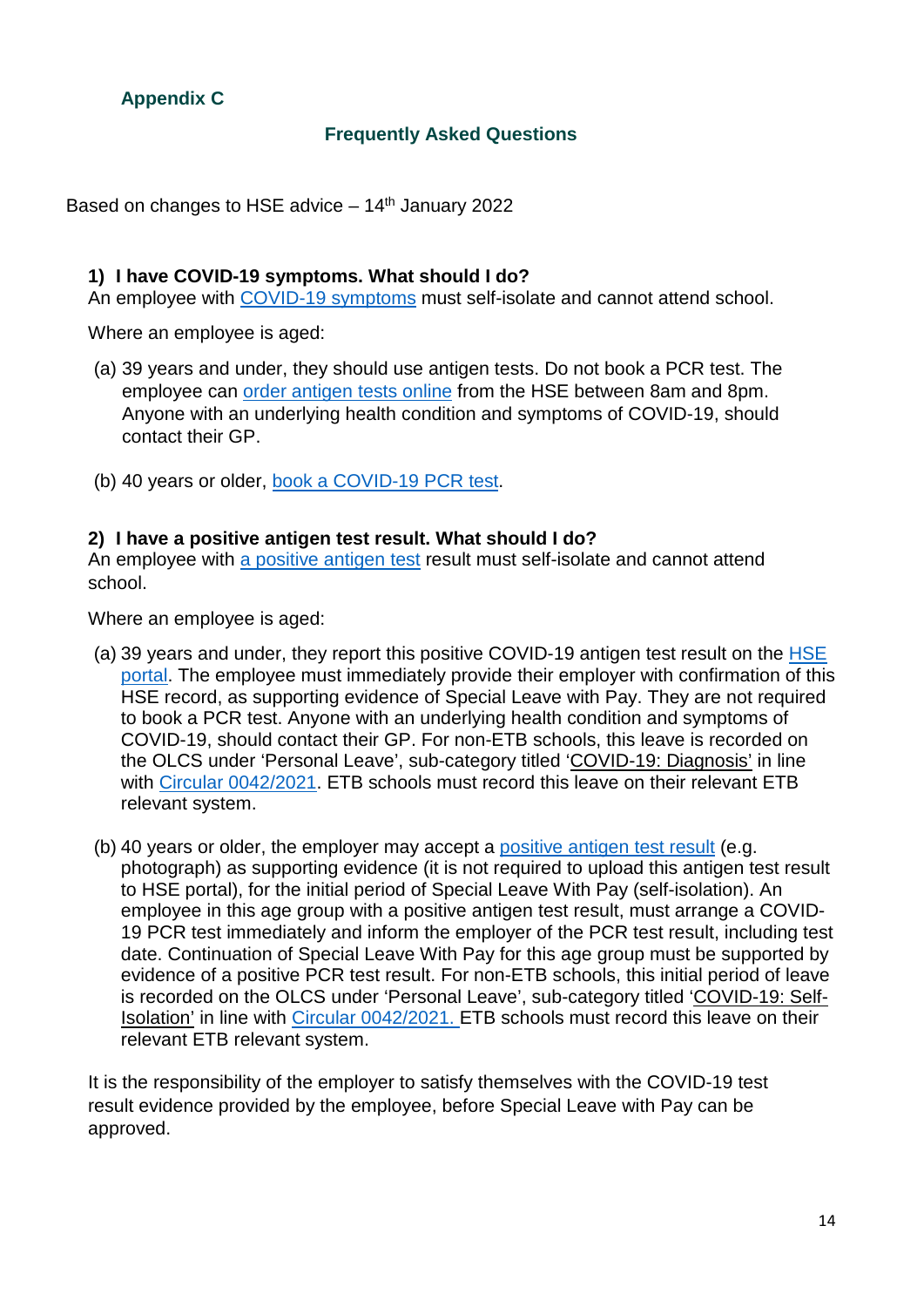## **3) I am a close contact. Do I need to restrict my movements?**

Many employees who are close contacts no longer have to restrict their movements as there are now varying periods of restricted movement, dependant on a range of factors that apply to the employee's individual circumstances. The most up to date HSE advice on close contacts is available at link: [https://www2.hse.ie/conditions/covid19/contact](https://www2.hse.ie/conditions/covid19/contact-tracing/close-contact/)[tracing/close-contact/.](https://www2.hse.ie/conditions/covid19/contact-tracing/close-contact/)

Where an employee with no COVID-19 symptoms is a [close contact](https://www2.hse.ie/conditions/covid19/contact-tracing/close-contact/) and in the limited circumstances where they are required to restrict their movements, they must not attend the workplace. The employee remains available for work and must be facilitated by the employer to work from home during this period, as set out in [Circular 0042/2021,](https://www.gov.ie/en/circular/b4832-coronavirus-covid-19-arrangements-for-teachers-and-special-needs-assistants-employed-in-recognised-primary-and-post-primary-schools/) paragraph 4.6 (Alternative Working Arrangements).

#### **4) I am a close contact and I am required to restrict my movements. What evidence must I provide to my employer?**

The evidence an employer may accept to support an employee's request to work from home, because of their requirement to restrict their movements is as follows:

- a) Copy of the relevant HSE text message notification to the employee stating they are a close contact of a confirmed COVID-19 case (based on positive COVID-19 **PCR** test result).
- b) Copy of the relevant HSE text message notification to the employee stating they are a close contact of a confirmed COVID-19 case (based on positive COVID-19 **antigen** test result).
- c) There may be limited circumstances, where an employee is awaiting HSE notification and in this case it is the responsibility of the employer to satisfy themselves with the appropriate confirmation provided by the employee, before working from home can be approved.

#### **5) I am 40 years or older and have COVID-19 symptoms but am unable to access a HSE PCR test. What should I do?**

An employee with COVID-19 symptoms must self-isolate and cannot attend school.

For non-ETB schools, this Special Leave With Pay is recorded on the OLCS under 'Personal Leave', sub-category titled 'COVID-19: Self-Isolation' in line with [Circular](https://www.gov.ie/en/circular/b4832-coronavirus-covid-19-arrangements-for-teachers-and-special-needs-assistants-employed-in-recognised-primary-and-post-primary-schools/)  [0042/2021.](https://www.gov.ie/en/circular/b4832-coronavirus-covid-19-arrangements-for-teachers-and-special-needs-assistants-employed-in-recognised-primary-and-post-primary-schools/) ETB schools must record this leave on their relevant ETB relevant system.

The employee who is self-isolating will need to make arrangements for a COVID-19 PCR test as soon as possible and must inform the employer of the COVID-19 PCR test result as soon as they receive it.

### **6) I have been notified by the HSE of a positive PCR test result. What is the isolation period?**

An employee who has been notified of a positive PCR test result, must follow the most recent HSE advice regarding self-isolation periods as these vary. For most employees this self-isolation period has decreased from a minimum of 10 days to